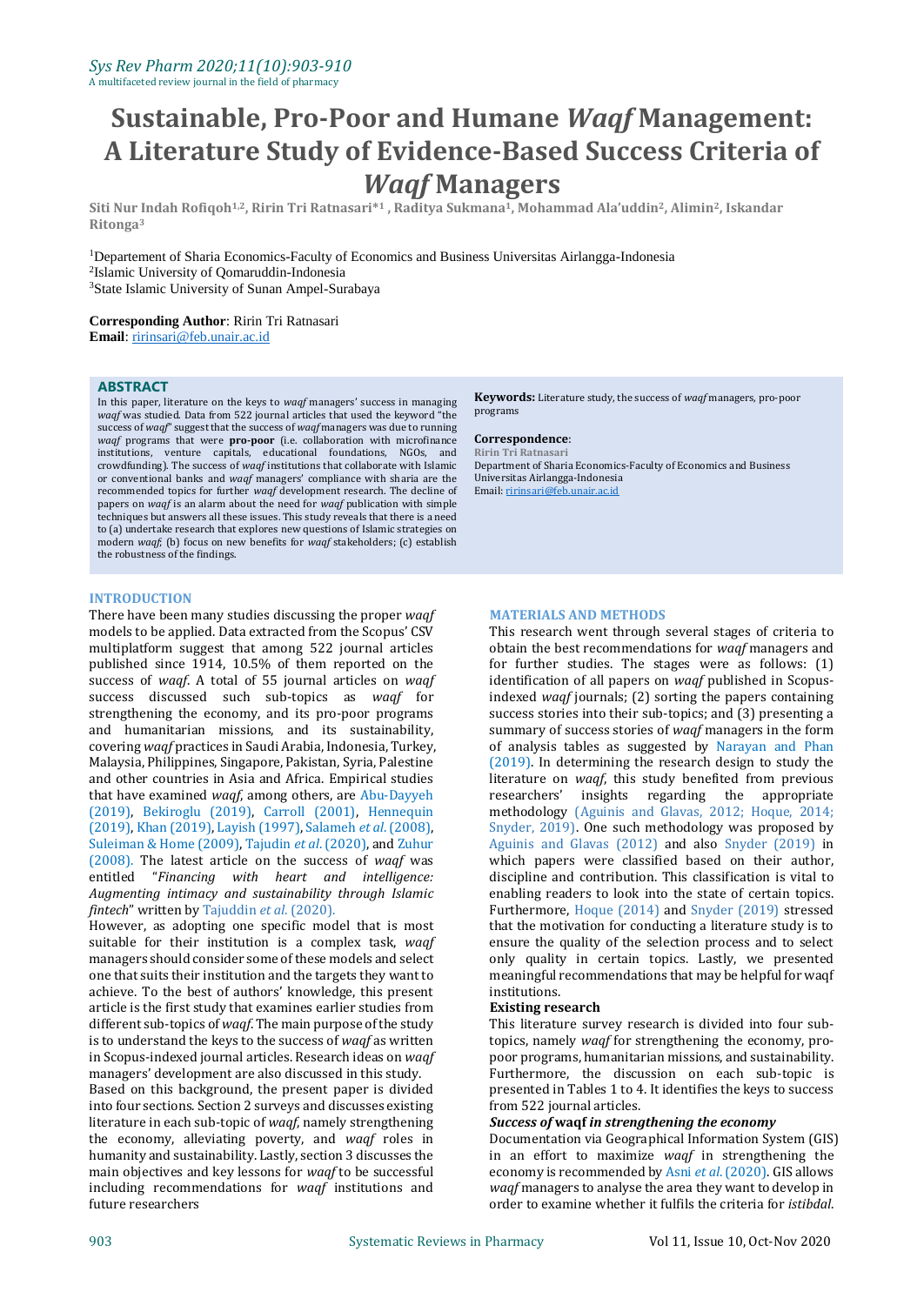In addition, the benefits of *waqf* for the economy are stated by Asni & Sulong (2019) who recommended that to increase the productivity, a motivation to apply the *maqashid sharia* must be possessed. Alqudah (2018), Chabou (2019), Khan (2019), Mansouri Daneshvar & Bagherzadeh (2013) examined *waqf* for the economy with recommendations of strengthening the social, economic, geological, topographical, geophysical and petro graphical awareness of *waqf* managers. Khan (2019) specifically mentioned how *waqf* would help the economy through a circular scheme by funding small businesses so that they would be successful and impactful for the community. In that sense, *waqf* should be inclusive in its human development, and should give service to the society and preserve the ecological environment. Through the venture *waqf* scheme with capital protection as its primary concern and return on investment (ROI) as its secondary concern, this scheme simultaneously lends fund to the business and at the same time promotes it, using a financial mechanism called as equity at default (EaD), essentially replacing collateral and foreclosure requirements with compassion and responsibility. Moreover, Md Zabri & Mohammed (2018) examined a potential cash *waqf* to provide affordable Islamic home financing in Malaysia. This scheme would use a *musharakah mutanaqisah.* The challenges were that *cash waqf* need to present a correct business model, implement a good governance structures and employ the right people. However, this study was hypothetical and has yet to be implemented.(Fianto *et al*., 2019). In addition, Abdelhamid (2001) showed that *waqf* management has significant environmental and social impacts which in turn affects the economy. The highlights of the study are presented in Table 1 below.

|  |  |  | Tabel I. Waqf to strengthen the economy |  |  |
|--|--|--|-----------------------------------------|--|--|
|--|--|--|-----------------------------------------|--|--|

| Sub-topic                       |                          | <b>Findings</b>                                                                                |
|---------------------------------|--------------------------|------------------------------------------------------------------------------------------------|
|                                 | <b>Papers</b>            |                                                                                                |
|                                 | (Asni et al.,            | Geographical Information System (GIS) for wagf administrators helps the economic               |
|                                 | 2020)                    | circulation                                                                                    |
|                                 | (Asni & Sulong,          | The application of <i>magashid sharia</i> by <i>waqf</i> management helps economic circulation |
|                                 | 2019)                    |                                                                                                |
|                                 |                          | Social, geological and petro graphical awareness must be strengthened among waqf               |
|                                 | (Chabou, 2019)           | manager                                                                                        |
|                                 |                          | <i>Waqf</i> must support the circulation of community businesses through financing             |
|                                 | (Khan, 2019)             | schemes that provide guarantees (the perpetuity of capital)                                    |
| <i>Wagf</i> to<br>strengthening | (Alqudah <i>et al.</i> , | The benefits of <i>waqf</i> assets are restored by performing topographical and                |
|                                 | 2018)                    | geophysical analysis                                                                           |
| economy                         | (Mansouri                | A waaf management structure should follow the needs of socially beneficial projects            |
|                                 | Daneshvar &              |                                                                                                |
|                                 | Bagherzadeh,             |                                                                                                |
|                                 | 2013)                    |                                                                                                |
|                                 | (Salameh et al.,         | Waqf creates benefits for the external environment                                             |
|                                 | 2008)                    |                                                                                                |
|                                 | (Abdelhamid,             | <i>Waqf</i> managers must possess business ideas                                               |
|                                 | 2001                     |                                                                                                |

According to Table 1, *waqf'*s role in strengthening the economy is manifested by creating circular economy and business projects that benefit the surrounding community by delivering *waqf* program information through GIS and meeting the objectives of the religion (*maqashid sharia*). The creation of multi-benefit activities by itself will drive the economic cycle.

# *Success of waqf in alleviating poverty*

Studies by Elesin (2017), Hassan *et al*.(2019), Muhammad (2009), Omar & Sanyinna (2018), Razak (2020), Ziyaviddinovna & Sagdullaevich (2020) explored the efficiency of poverty alleviation missions by *waqf*. Poverty alleviation programs begin with a religious approach followed by building community awareness and selfreliance, and finally improving the economy, education, health, and welfare. Elesin (2017) examined how *waqf* is used in Nigeria. Although knowledge about *waqf* is limited, there is an attempt to raise awareness among Muslim communities and scholars in Nigeria. This study also highlighted the support needed from the government to provide incentives and regulatory frameworks for *waqf*  institutions. Bekiroğlu (2019) conducted research using a *hadith* interpretation approach and recommended seven *waqf* management suggestions that must be performed by

*nazhirs* (*waqf* managers). In relation to this, Atan & Johari (2017), Gamon & Tagoranao (2018), Khan (2019), Mohamed Azmi *et al*. (2019), Yakubu & Abdulaziz (2019) found that poverty alleviation through *waqf* and *zakat* can be executed by strengthening government's *waqf* regulations. Razak (2020) specifically recommended the stakeholders to use *cash waqf* and *zakat* collection and distribute them through Islamic banks and *takaful* in Malaysia.

There is another group of literature on *waqf* managers that focus on understanding the determinants of poverty alleviation. Wulandari (2019) recommended *waqf* managers to use the *qordh al-hasan,* a financing model in collaboration with Baitul Maal wat-Tanwiil (BMT) to reduce poverty. The target of this *qordh al-hasan* financing is people at the very bottom of the economic pyramid in Indonesia. In addition, Abdul-Majeed Alaro & Alalubosa (2019), Abdullahi (2020), Amuda *et al*. (2019), N. R. M. Zain *et al*. (2019) recommended the use of both *fiqh* and conventional laws to formulate *waqf* management strategies and standards in defining what constitutes poor families. The highlights of the studies are presented in Table 2 below.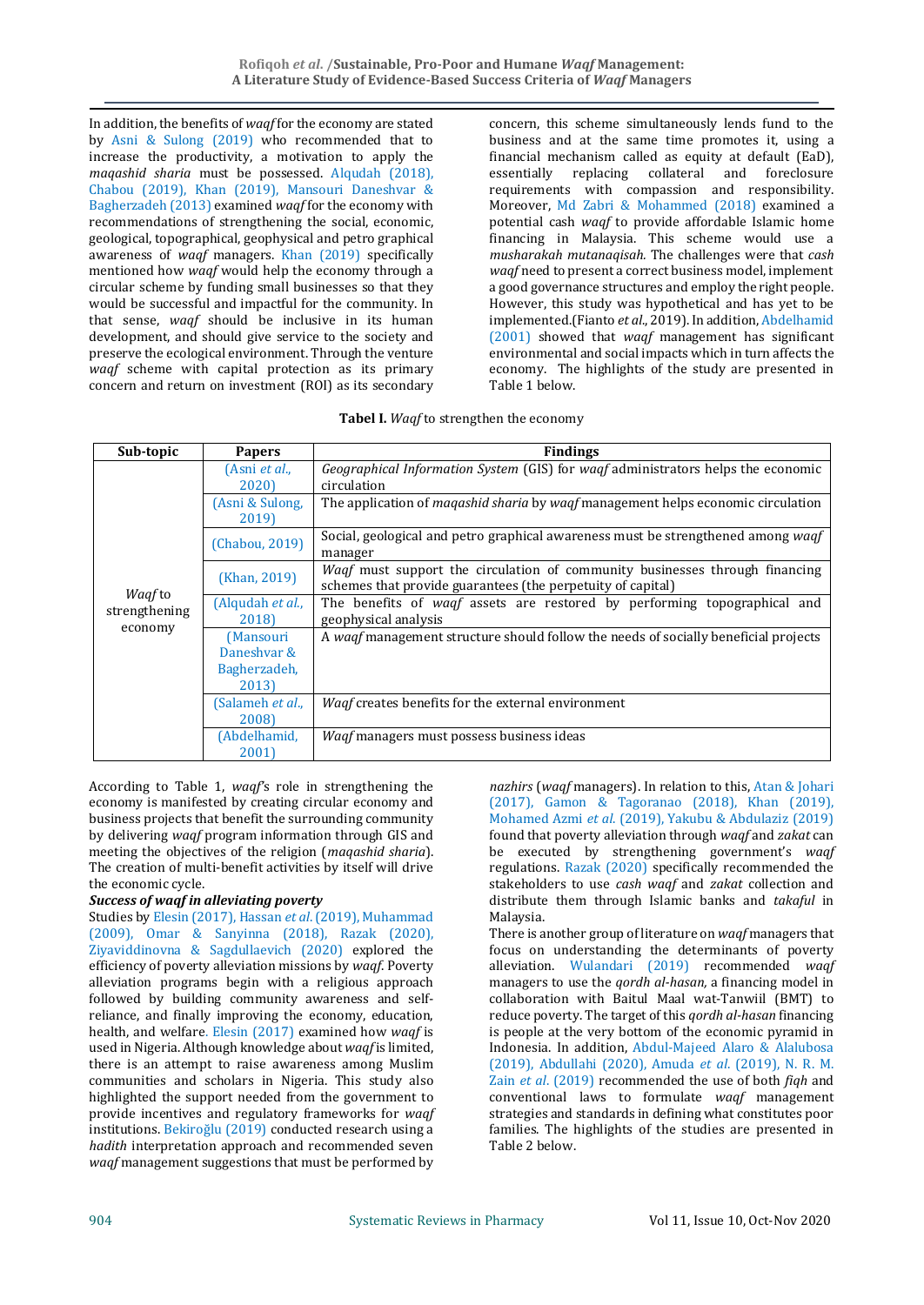| Sub-topic      | <b>Papers</b>          | <b>Findings</b>                                                                |  |
|----------------|------------------------|--------------------------------------------------------------------------------|--|
|                | (Razak, 2020)          | Zakat-waqf are used in combination to reduce poverty levels                    |  |
|                | (Ziyaviddinovna &      | Reducing poverty through waqf in Uzbekistan is performed by campaigning        |  |
|                | Sagdullaevich, 2020)   | the benefits of waqf                                                           |  |
|                | (Bekiroğlu, 2019)      | Waqf administrators must comprehend waqf legal bases namely the Quran          |  |
|                |                        | and hadith provisions concerning Islamic social finance                        |  |
|                | (Khan, 2019)           | To reduce poverty, a labor-intensive wagf venture is the recommended           |  |
|                |                        | model                                                                          |  |
|                | (Yakubu & Abdulaziz,   | In Nigeria, poverty alleviation through waqf is carried out by providing       |  |
|                | 2019)                  | basic education through high school (using waqf funds)                         |  |
|                | (Mohamed Azmi et al.,  | The success of waqf in reducing poverty in Islamic countries begins with the   |  |
|                | 2019)                  | mastery of fiqh, fundamental Islamic laws, and conventional laws.              |  |
|                | (Wulandari, 2019)      | Waqf must collaborate with BMTs to finance the poor using waqf linked          |  |
|                |                        | deposit funds                                                                  |  |
| <b>Wagffor</b> | (Abdul-Majeed Alaro &  | In Bangladesh, cash waqf administrators' compliance with Islamic               |  |
| poverty        | Alalubosa, 2019)       | principles is the main key to poverty alleviation                              |  |
| alleviation    | (N. R. M. Zain et al., | There are waqf crowdfunding innovations for poverty alleviation programs       |  |
|                | 2019)                  |                                                                                |  |
|                | (Amuda et al., 2019)   | In Nigeria, waqf financing agribusiness and potential economic sectors is a    |  |
|                |                        | poverty alleviation project scheme                                             |  |
|                | (Abdullahi, 2020)      | In OIC countries, waqf administrators are recommended to care about the        |  |
|                |                        | environment                                                                    |  |
|                | (Omar & Sanyinna,      | Assets of personal waqf as a benefit to the poor                               |  |
|                | 2018)                  |                                                                                |  |
|                | (Gamon & Tagoranao,    | The Government must reform waqf regulations to reduce poverty                  |  |
|                | 2018)                  |                                                                                |  |
|                | (Hassan et al., 2019)  | The importance of fairness and equitable distribution of income principles     |  |
|                | (Elesin, 2017)         | Some waqf is in the form of wells, agricultural land, and educational facility |  |
|                |                        | buildings                                                                      |  |
|                | (Atan & Johari, 2017)  | Zakat and waqf are for economic productivity                                   |  |
|                | (Muhammad, 2009)       | Some waqf administrators have initiatives for poverty alleviation programs     |  |

# **Tabel II.** *Waqf* for poverty alleviation

Table 2 presents poverty reduction through *waqf* that can be done using a micro-finance institution collaboration scheme. In addition, training in *waqf* management and benefits distribution can be done in collaboration with educational institutions. Collaboration with related parties (microfinance, educational foundations, venture capitals, *waqf* crowdfunding, and other social institutions) is aimed at increasing public awareness and *waqf* beneficiary transparency.

### *Waqf for humanitarian missions*

For humanity, *waqf* can be conducted in projects that take care of prisoners, foreign workers, and natural disasters, religious associations, orphanage houses, as well as other humanitarian missions. According to Fadhilah *et al*.(2017), Harun *et al*. (2017), Saad *et al*. (2019), Yusuff *et al*. (2017), the effectiveness of *waqf* for humanity can be achieved in collaboration with universities, healthcare institutions, and other humanitarian facilities. Furthermore, the universities and institutions should implement

governance that supports humanitarian activities through *waqf*. Saad *et al*. (2019) study showed that *waqf* for books procurement can be done in Yamen, whether it is Islamic books or science books. Yemeni scholars gave attention to this type of humanitarian project. Fauzia (2008), Mansor *et al*. (2015), Salleh *et al*. (2015) found that fostering a sense of humanity through *waqf* can be accomplished by building public facilities such as mosques, hospitals, Islamic boarding schools, educational institutions, and other facilities that support the achievement of humanitarian missions. According to Isin & Üstundaǧ (2008) *waqf* for humanity can be performed through cooperation between *waqf*

institutions and the government as well as humanitarian institutions as practiced in Turkey. Their study showed that *waqf* can be distributed especially for women in support of their role in taking care of the family. The results of the 12 studies are presented in Table 3 below.

| Sub-topic                                 | <b>Papers</b>                    | <b>Findings</b>                                                                                                                     |
|-------------------------------------------|----------------------------------|-------------------------------------------------------------------------------------------------------------------------------------|
| <i>Wagffor</i><br>humanitarian<br>mission | (Saad <i>et al.</i> ,<br>2019)   | In Yemen, waqf is managed using investment schemes to have an impact on<br>socio-economic, educational and humanitarian development |
|                                           | (Yusuff et al.,<br>2017)         | Waqf at educational institutions can support income distribution and<br>humanitarian security                                       |
|                                           | (Harun et al.,<br>2017)          | <i>Waqf</i> governance regulations play a role in benefiting humanity                                                               |
|                                           | (Fadhilah et al.,<br>2017)       | <i>Wagf</i> for humanity can be done through the cooperation of public and private<br>universities                                  |
|                                           | (Mansor <i>et al.</i> ,<br>2015) | Historic mosques tourism can support <i>wagf</i> for humanity                                                                       |

### **Tabel III.** Waqf for humanitarian mission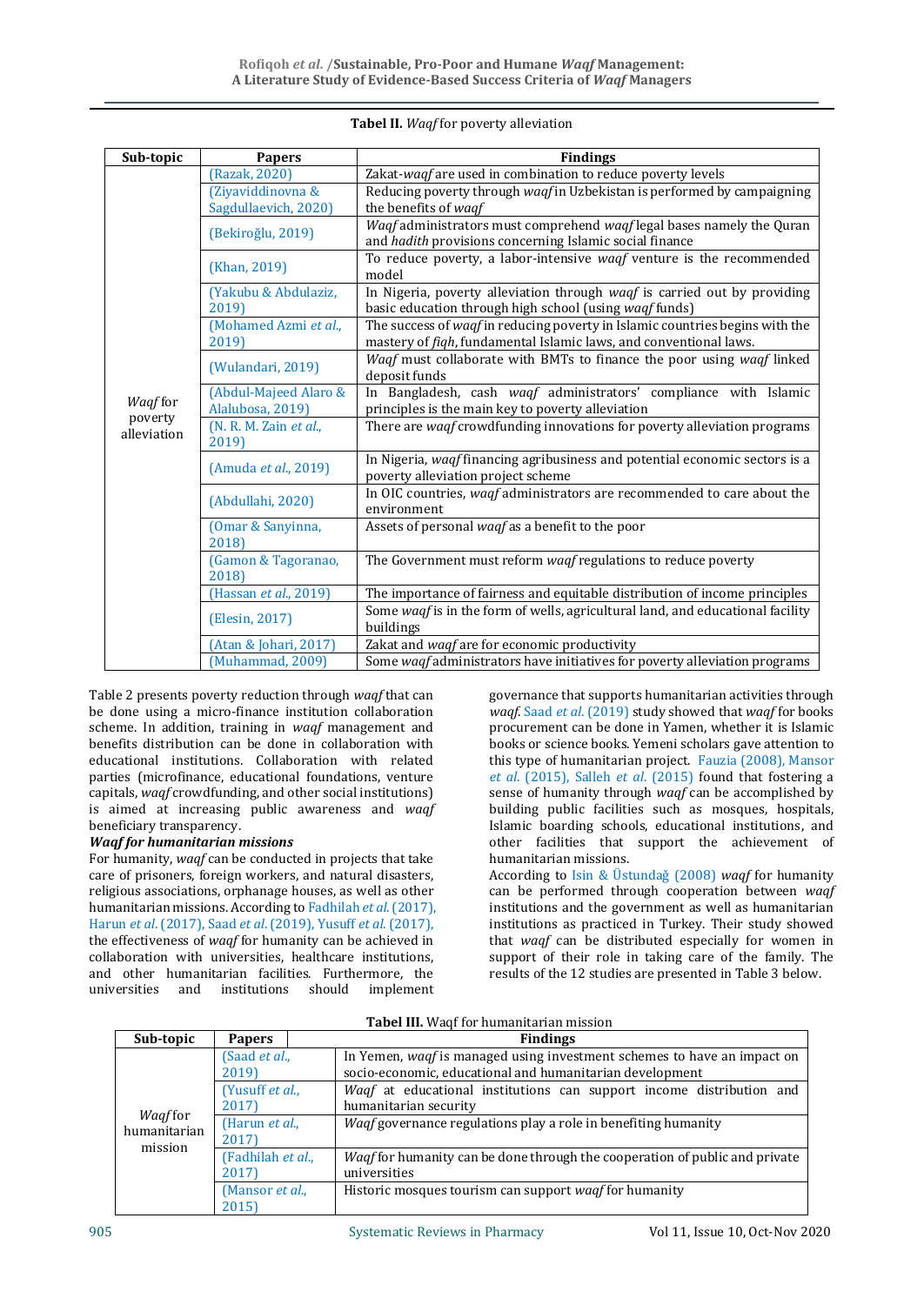**Rofiqoh** *et al***. /Sustainable, Pro-Poor and Humane** *Waqf* **Management: A Literature Study of Evidence-Based Success Criteria of** *Waqf* **Managers**

| (Salleh <i>et al.</i> , | Land waqf can be maximized with humanitarian social projects such as                |  |
|-------------------------|-------------------------------------------------------------------------------------|--|
| 2015                    | establishing orphanages, temporary markets, and disaster posts                      |  |
| (Fauzia, 2008)          | The history of <i>waqf</i> will support the practice of <i>waqf</i> for humanity    |  |
| (Kachkar, 2017)         | Empowerment projects for refugees using waaf funds help humanitarian                |  |
|                         | missions                                                                            |  |
| (Isin & Üstundağ,       | Humanitarian <i>waqf</i> to raise women status is a multi-benefit creation strategy |  |
| 2008)                   |                                                                                     |  |

## *Waqf for sustainability*

Articles on *waqf* sustainability are the most prevalent among other categories. The literature on *waqf* sustainability varies. Tajudin *et al*. (2020), N. R. M. Zain *et al*., (2019), examining *waqf* management in Finland and Malaysia, concluded that Islamic fintech that separate the features of *waqf*, *zakat*, *infaq* and charity have a potential to attain *waqf* sustainability. N. S. Zain & Muhamad Sori (2020) conducted an exploratory study of *musharakah* to explore sustainable and responsible investment (SRI) scheme of *waqf-*linked sukuk for *waqf* asset development in Malaysia. They believed this would attract more investment and would be feasible to be implemented. The SRI sukuk scheme could also be structured to support the financial of *waqf* assets development into viable incomegenerating assets that can help social programs.

Research by Tahiri Jouti (2019) claimed that *waqf* sustainability can be achieved through publicizing social issues both by individuals and government to businesspeople using funding schemes that meet Islamic principles. The study also offered an idea to build an Islamic social finance ecosystem that will enhance effectiveness from its specific instruments in terms of financing and investment. These include *waqf*, *sadaqah, zakat, qard hasan,* and so on. In this case, we can see how Islamic banks play their role as an Islamic social financial institution that will pool these

funds (Herianingrum *et al*., 2019). According to Abd Jalil *et al*., (2019), M. Sulaiman & Zakari (2015), S. Sulaiman *et al*. (2019), Yumarni *et al*. (2019) a combination of *waqf*, *zakat*, *infaq*, and charity through easy access to financial facilities, government regulations and human resources improvement for *waqf* managements are keys to *waqf* sustainability. Study by M. Sulaiman & Zakari (2015) determined four components to measure financial sustainability and vulnerability, i.e. equity balance, administrative costs, revenue concentration, and operating margin. The study found that two *waqf*  institutions from Selangor and Trengganu, Malaysia, had generated significant results to keep their institutions sustainable financially in the future. S. Sulaiman *et al*. (2019) also studied how to maintain *waqf* sustainability through unit trust *waqf*. Unit trust *waqf* models are foreseen to become alternative models of Islamic social finance in multiplying the generated revenue for beneficiaries and creating more job opportunities for recipients through direct engagement with real economic activities. Furthermore, Abduh (2019), Tonkiss & Passey (1999), Trussel & Parsons (2012), Walter *et al*. (2002) claimed that *waqf* sustainability is achieved through psychological approaches, maintaining good relations and creating benefits for *waqf* stakeholders. Table 4 presents a summary of the sub-topic of *waqf* sustainability.

**Tabel IV.** Waqf for sustainability

| Sub-topic      | <b>Papers</b>         | <b>Findings</b>                                                                  |
|----------------|-----------------------|----------------------------------------------------------------------------------|
|                | (Tajudin et al.,      | Feature separation between waqf, zakat, charity and infaq on Islamic fintech     |
|                | 2020)                 | supports the development of social financial technology                          |
|                | $(N. S. Zain \&$      | The musharakah SRI scheme of waqf-linked Sukuk develops waqf assets              |
|                | Muhamad               |                                                                                  |
|                | Sori, 2020)           |                                                                                  |
|                | (GÜRSOY*,             | Political and economic cooperation and social care of waqf administrators are    |
|                | 1911)                 | important                                                                        |
|                | (Abduh, 2019)         | Food demands are met using waqf.                                                 |
|                | (S. Sulaiman et       | Social finance and social impacts support waqf sustainability                    |
|                | al., 2019)            |                                                                                  |
|                | (Kencana et           | Profit-sharing schemes in waqf management (mudharib, nazhir and mauquf           |
|                | al., 2019)            | 'alaih) support the continuity of waqf                                           |
|                | (N. R. M. Zain        | Waqf is distributed and collected through crowdfunding technology                |
| Waqf           | <i>et al.</i> , 2019) |                                                                                  |
| sustainability | (Tahiri Jouti,        | Social information by individuals and governments to businesses helps achieve    |
|                | 2019)                 | sharia compliance                                                                |
|                | (Yumarni et           | It is necessary to raise the quality of waqf administrators' human resources and |
|                | al., 2019)            | strengthen waqf regulations                                                      |
|                | (S. Sulaiman et       | Stakeholders' trust in waqf, zakat, infaq, and charity must be maintained        |
|                | al., 2019)            |                                                                                  |
|                | (Abd Jalil et al.,    | Donors' commitment to <i>wagf</i> is related to transparent and accountable      |
|                | 2019)                 | information                                                                      |
|                | (M. Sulaiman          | Easy access to financial facilities is related to the development of competent   |
|                | & Zakari,             | human resources in social Islamic finance                                        |
|                | 2015)                 |                                                                                  |
|                | (Trussel &            | Appropriate financial reports must be provided                                   |
|                | Parsons,              |                                                                                  |
|                | 2012)                 |                                                                                  |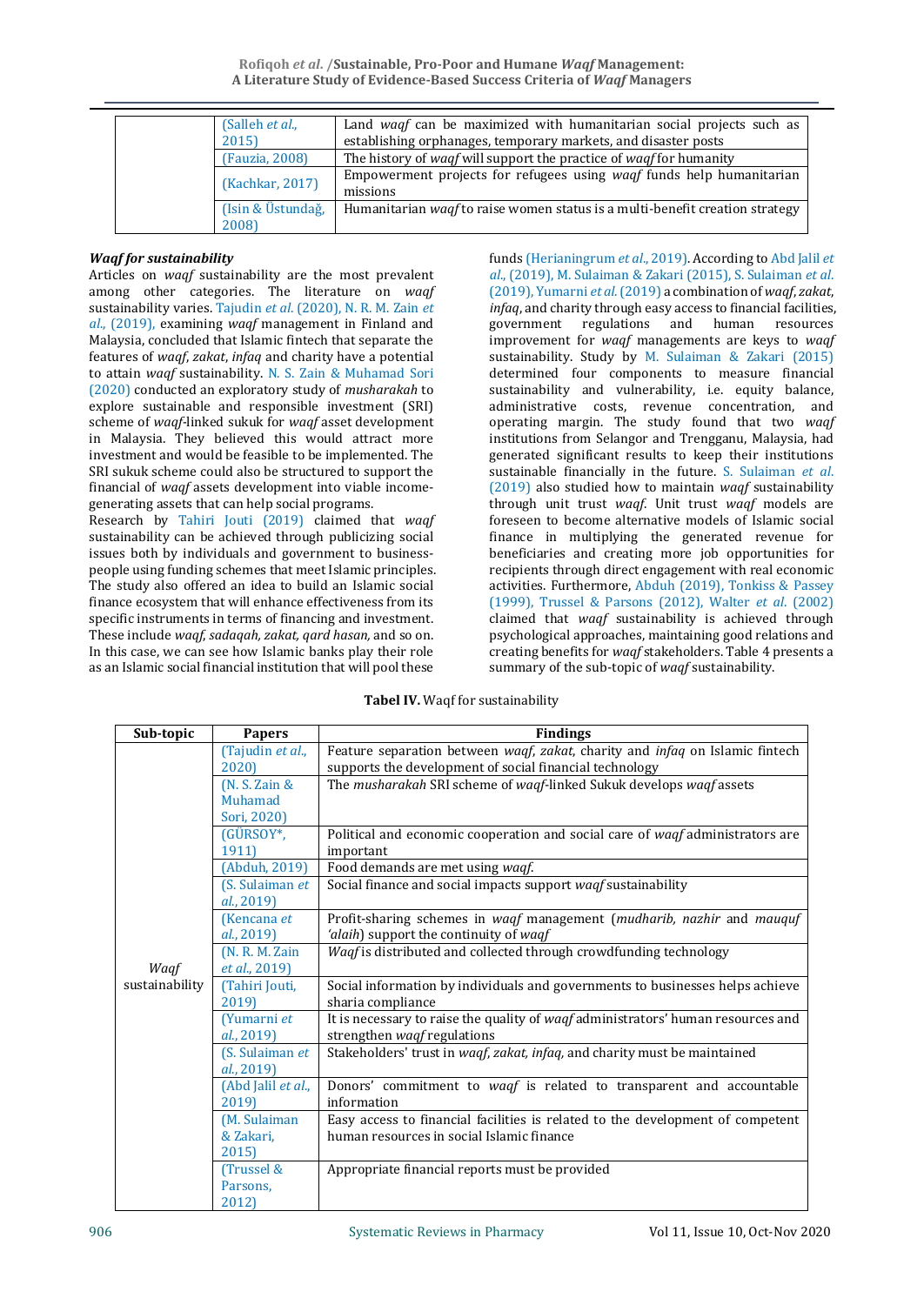| (Walter <i>et al.</i> ,<br>2002) | Trust and how benefits are created among <i>waqf</i> stakeholders are related    |
|----------------------------------|----------------------------------------------------------------------------------|
| (Tonkiss &                       | The sociological approach and <i>wagf</i> organizations' self-confidence are the |
| Passey, 1999)                    | strengths of <i>waqf</i> sustainability                                          |

It can be seen that Table 4 recommends the separation of *waqf* accounts from other Islamic social financial accounts. Good governance and good relations between *waqf*, *nazhir*, and *mauquf 'alaih* to provide multi-benefit impacts supported by state regulations as presented in transparent and accountable reports are further strategies that need to be done. Maintaining the trust of the community is very helpful for *waqf* sustainability. Social solidarity and sociological approaches are *waqf*'s longterm sustainability strategies.

## **CONCLUSION**

On the sub-topic of *waqf* for strengthening the economy, there are eight supporting articles (14.5% of the total *waqf* success literature). Successful *waqf* managers are those who can create projects that benefit the community. Managers' good communication, mutual relations, and digital skills in data reporting are key points in this subtopic. Moreover, the poverty alleviation sub-topic with 33% of the total *waqf* success literature informs *waqf* managers to do numerous collaborations such as with microfinance institutions, venture capitals, educational foundations, NGOs, and crowdfunding institutions. The main objective of the collaboration is to raise awareness and provide greater benefits for both parties so that *waqf* could better drive and boost the economy.

On the sub-topic of *waqf* success for humanity, the articles constitute 22% of the total. *Waqf* managers who are tolerant and familiar with the basic principles of *muamalah* in *waqf* will fully support humanity. The success of *waqf* for humanity has been achieved in various sectors: education, healthcare, religious facilities provision, disaster response, and economic independence. The sustainability sub-topic accounts for 30.5% of the total literature. An honest and reliable *waqf* manager easily leads to the sustainability of *waqf*. The honesty is proven by a manager's willingness to separate *waqf* accounts, audit *waqf* reports, and do self-*waqf* for the welfare of Muslims. In the long run, *waqf* sustainability can be supported through a political, religious, social, technological, and environmental approach (Rubin & Callaghan, 2019).

Examining the practice of *waqf* in Saudi Arabia, Indonesia, Turkey, Malaysia, Philippines, Singapore, Pakistan, Syria, Palestine and other countries in Asia and Africa is another content of this paper as these countries have excellent studies on how *waqf* has affected social sciences. A study by Bonine (1987) and Sharon (2016) examined how family *waqf* in Saudi Arabi created benefits for the population because it was managed professionally by the Binladen. In Indonesia, the practice of *waqf* is diverse but mostly done through a religious approach with examples from community leaders, teachers, and Muslim scholars (*kyai*) (Bazzi *et al*., 2013; Hidayatul Ihsan & Ibrahim, 2011). In Turkey, the successful practice of *waqf* is realized by integrating educational facilities (schools), religious facilities (mosques), housing, and other public facilities needed by the community(Çöteli, 2018; Hussin *et al*., 2018). The practice of *waqf* in the three countries emphasizes the importance of superior human resources and social as well as religious concerns.

In Malaysia, the success story of *waqf* was written by Maamor & Mutalib (2020) who indicated the existence of the kingdom's intervention in the management of *waqf* which is governed entirely by the State Islamic Religious Council (SIRC). Gamon & Tagoranao (2018) conducted a study about the practice of *waqf* in the Philippines that uses a financing scheme for the construction of health and education facilities and Islamic study centres. In addditon, the success of *waqf* in Singapore was attained by forging a synergistic cooperation with businesses to build commercial buildings (Lita, 2018). Research by Nejima (2015) on *waqf*-based NGO Hamdard Foundation in Pakistan recommended separating *waqf* accounts from development funds at the Hamdard Foundation, an organisation that provides free schooling, free hospitals, and financing in the agricultural sector. The success of *waqf* in the Middle East and Africa as studied by Adejoke *et al*. (2011), Miran (2009), Sharon (1977) was achieved through interfaith cooperation and public facilities provision aimed at improving education quality and natural resources utilization. Government intervention in *waqf* regulation is important for *waqf* productivity policies. Lastly, the success of *waqf* projects depends on the experience of *waqf* managers (*nadzir*) themselves since they lend credibility to the project (Borrero-Domínguez *et al*., 2020)

There are some recommendations for further *waqf* development research. Firstly, researchers can focus on the success of *waqf* institutions that collaborate with Islamic or conventional banks in introducing *waqf* features to customers. This research is important for the researcher to be able to compare the situation before and after the collaboration. The main objective of this type of research is to understand *waqf* programs that attract donors and encourage them to be consistent in donating to *waqf* and giving non-material support for *waqf* sustainability (such as campaigns for *waqf* literacy, *waqf* promos, and so on). In addition, research on the success of *waqf* innovations (such as *waqf-*linked sukuk, stock *waqf*, and corporate *waqf*) will contribute to *waqf* development research. These research suggestions are expected to support *waqf* development.

Secondly, research on *waqf* managers' compliance with *sharia* is also recommended. This type of research will not attempt to criticize them, but to start a new era of modern *waqf* research that is collaborative and multi-purpose in nature. Data obtained from this research will be available for *waqf* managers to implement and for researchers to evaluate in order to improve their research reports. *Waqf* managers are required to innovate but the basic principles of *waqf* must always be maintained. *Waqf* managers creating different projects that can be appropriate *waqf* tripartite stakeholders are important to be examined.

To sum up, this survey reveals that there is a need to (a) undertake research that explores new question of Islamic strategies on modern *waqf*; (b) focus on new benefits for *waqf* stakeholders; and (c) establish the robustness of the findings. This survey paper is a response to many modern *waqf* innovative products. However, the publication of research papers on *waqf* has declined from 138 papers in 2019 to 91 papers in the second quarter of 2020. A 34%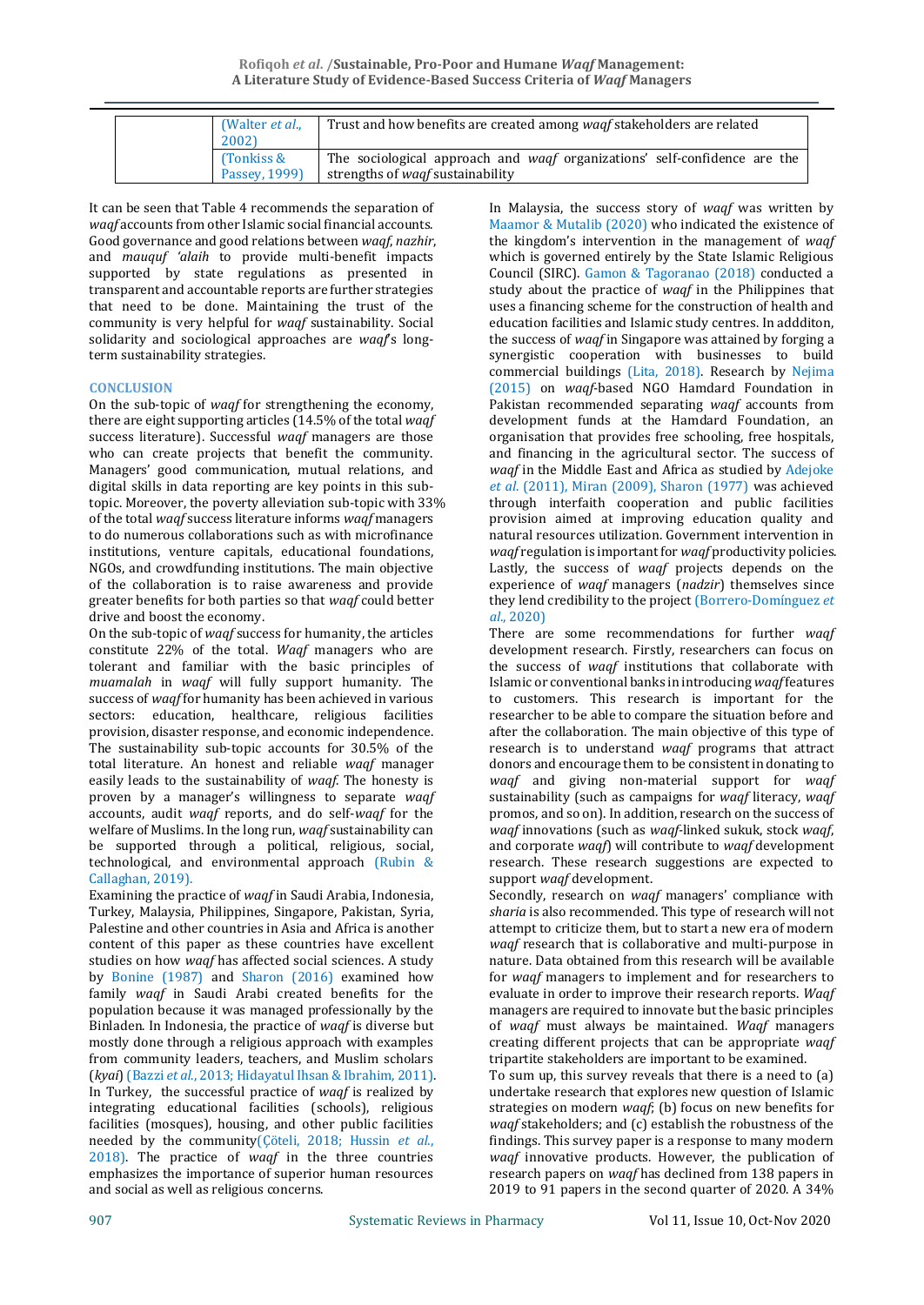decline in papers on *waqf* is an alarm about the need for *waqf* publication with simple techniques but answers all these issues. Meanwhile, the paper's tangible contribution to *waqf* is its focus on pro-poor collaborative programs involving the tripartite stakeholders, i.e. academicians, regulators, and *waqf* institutions, in each country. Since to date there are no guidelines for the success of *waqf* management, a scientific study of that issue can fill the gap by comparing various keys to the success of *waqf* managers and their effects on good corporate governance.

## **ACKNOWLEDGEMENT**

This paper was supported by Ph.D. Scholars' Grant funding provided by the directorate of research and community service, deputy for strengthening research and development, the Ministry of Research and Technology/ National Agency for Research and Innovation.

## **REFERENCES**

- 1. Abd Jalil, M. I., Yahya, S., & Allah Pitchay, A. (2019). Building committed Waqif: the role of information disclosure. *Journal of Islamic Accounting and Business Research*, *10*(2), 185–215. https://doi.org/10.1108/JIABR-05-2016-0058
- 2. Abdelhamid, G. (2001). Radarsat investigation of a circular feature in east central Jordan. *International Journal of Remote Sensing*, *22*(11), 2231–2239. https://doi.org/10.1080/014311601300190695
- 3. Abduh, M. (2019). THE ROLE OF ISLAMIC SOCIAL FINANCE IN ACHIEVING SDG NUMBER 2: END HUNGER, ACHIEVE FOOD SECURITY AND IMPROVED NUTRITION AND PROMOTE SUSTAINABLE AGRICULTURE. *Al-Sha*, *53*(9), 1689–1699. https://doi.org/10.1017/CBO9781107415324.004
- 4. Abdul-Majeed Alaro, A. R., & Alalubosa, A. H. (2019). Potential of Sharī'ah compliant microfinance in alleviating poverty in Nigeria: A lesson from Bangladesh. *International Journal of Islamic and Middle Eastern Finance and Management*, *12*(1), 115– 129. https://doi.org/10.1108/IMEFM-01-2017-0021
- 5. Abdullahi, S. I. (2020). The Impact of Sharīʿah Auditing Requirements on the Service Quality of Islamic Banks in The Sultanate of Oman. *JKAU: Islamic Econ*, *33*(1), 101–116. https://doi.org/10.4197/Islec
- 6. Adejoke, A. U. G., Uthman, I. O., Hassan, T., & Ramadili, S. M. (2011). Islamic financial culture: Alternative economic system for rapid and sustainable economic growth in West African countries. *Australian Journal of Basic and Applied Sciences*, *5*(7), 286–294.
- 7. Alqudah, M., Khoury, H., Salameh, E., & Mutterlose, J. (2018). A story told by calcareous nannofossils—the timing and course of an Eocene meteorite impact in central Jordan. *Arabian Journal of Geosciences*, *11*(16). https://doi.org/10.1007/s12517-018-3776-z
- 8. Amuda, Y. J., Embi, N. A. B. C., & Oladapo, H. B. (2019). Tapping Waqf (endowment) property financing into agribusiness in Nigeria. *International Journal of Innovation, Creativity and Change*, *7*(3), 159–172.
- 9. Asni, F., Mahamud, M. A., & Sulong, J. (2020). Socioeconomics and management of Muslim cemetery waqf using istibdal and GIS method in Penang state. *Journal of Islamic Accounting and Business Research*, *11*(7), 1343–1362. https://doi.org/10.1108/JIABR-01-2019-0026
- 10. Asni, F., & Sulong, J. (2019). Resolving the issues of conflicting fatawa on waqf in Malaysia: A study based on the epistemology of maqasid al-shan 'ah. *Islamic*

*Quarterly*, *63*(1), 1–21.

- 11. Atan, N. A. B., & Johari, F. B. (2017). A review on literature of Waqf for poverty alleviation between 2006-2016. *Library Philosophy and Practice*, *2017*(1).
- 12. Bazzi, S., Koehler-Derrick, G., & Marx, B. (2013). THE INSTITUTIONAL FOUNDATIONS OF RELIGIOUS POLITICS: EVIDENCE FROM INDONESIA. *Quarterly Journal of Economics*, 1–10.
- 13. Bekiroğlu, H. (2019). From manuscripts to codicology: An introduction to critical edition. *Cumhuriyet Dental Journal*, *23*(2), 855–889. https://doi.org/10.18505/cuid.604789
- 14. Bonine, M. E. (1987). Islam and commerce: waqf and the bazaar of Yazd, Iran. *Erdkunde*, *41*(3). https://doi.org/10.3112/erdkunde.1987.03.02
- 15. Borrero-Domínguez, C., Cordón-Lagares, E., & Hernández-Garrido, R. (2020). Analysis of success factors in crowdfunding projects based on rewards: A way to obtain financing for socially committed projects. *Heliyon*, *6*(4), 1–9. https://doi.org/10.1016/j.heliyon.2020.e03744
- 16. Chabou, M. C. (2019). *Meteorite Impact Sructures in the Arab World: An Overview* (Issue September 2018). Springer International Publishing. https://doi.org/10.1007/978-3-319-96794-3
- 17. Çöteli, M. G. (2018). Spatialization of the urban knowledge related to the commercial real estate of waqfs. *Belleten*, *82*(293), 185–210.
- 18. Elesin, A. M. J. (2017). The Role of Al-Awqāf (Islamic Endowments) in Poverty Alleviation and Community Development in the Nigerian Context. *Journal of Muslim Minority Affairs*, *37*(2), 223–232. https://doi.org/10.1080/13602004.2017.1339497
- 19. Fadhilah, A. A., Zurina, S., Mohammad, A., & Nursilah, A. (2017). The effort of selected public and private universities to develop Awqaf property in Malaysia. *Pertanika Journal of Social Sciences and Humanities*, *25*(Special Issue), 267–280.
- 20. Fauzia, A. (2008). Faith and the state: A history of Islamic philanthropy in Indonesia. In *Faith and the State: A History of Islamic Philanthropy in Indonesia* (Vol. 1, Issue November). https://doi.org/10.1163/9789004249202
- 21. Fianto, B. A., Maulida, H., & Laila, N. (2019). Determining factors of non-performing financing in Islamic microfinance institutions. *Heliyon*, *5*(8). https://doi.org/10.1016/j.heliyon.2019.e02301
- 22. Gamon, A. D., & Tagoranao, M. S. (2018). Zakat and poverty alleviation in a secular state: The case of muslim minorities in the Philippines. *Studia Islamika*, *25*(1), 97–133. https://doi.org/10.15408/sdi.v25i1.5969
- 23. GÜRSOY\*, Ç. (1911). *AYNI VE BA Ş KA : EVKAF MUHASEBEC İ L İĞİ MAHKEMES İ PARA VAKFI KAYITLARI ( 1491-1828 )*.
- 24. Harun, N., Hamid, N. A., Salleh, K., & Bidin, A. (2017). Acquisition of Waqf lands by the state authority: A case study of land acquisition in Terengganu. *Pertanika Journal of Social Sciences and Humanities*, *25*(Special Issue), 281–292.
- 25. Hassan, M. K., Karim, M. F., & Karim, M. S. (2019). Revitalization of Waqf for Socio-Economic Development, Volume I. In *Revitalization of Waqf for Socio-Economic Development, Volume I: Vol. I*. Springer International Publishing. https://doi.org/10.1007/978-3-030-18445-2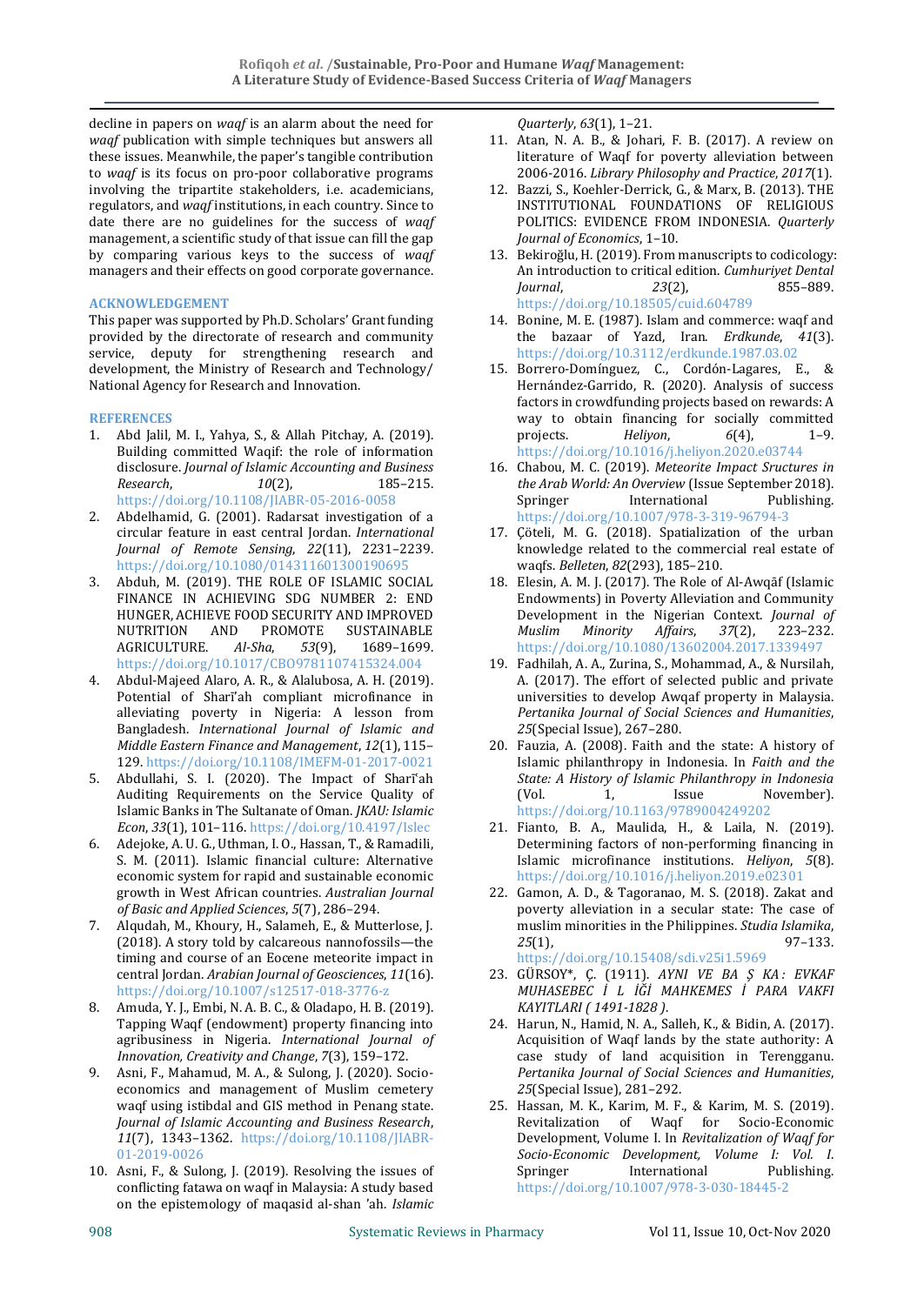- 26. Herianingrum, S., Tri Ratnasari, R., Widiastuti, T., Mawardi, I., Cahya Amalia, R., & Fadhlillah, H. (2019). The Impact of Islamic Bank Financing on Business \* Entrepreneurship and Sustainability Issues. *Entrepreneurship and Sustainability Issues*, *7*(1), 133– 145.
- 27. Hidayatul Ihsan, & Ibrahim, S. H. H. M. (2011). WAQF accounting and management in Indonesian WAQF institutions The cases of two WAQF foundations. *Humanomics*, *27*(4), 252–269.
- 28. Hussin, R., Kader, S. Z. S. A., Yaakub, N. I., Rashid, R. A., & Malib, M. A. (2018). Preliminary examination of the regulatory regime to establish a foundation university in Turkey. *Journal of Legal, Ethical and Regulatory Issues*, *21*(4), 1–6.
- 29. Isin, E., & Üstundaǧ, E. (2008). Wills, deeds, acts: Women's civic gift-giving in Ottoman Istanbul. *Gender, Place and Culture*, *15*(5), 519–532. https://doi.org/10.1080/09663690802300860
- 30. Kachkar, O. A. (2017). Towards the establishment of cash waqf microfinance fund for refugees. *ISRA International Journal of Islamic Finance*, *9*(1), 81–86. https://doi.org/10.1108/IJIF-07-2017-007
- 31. Kencana, U., Huda, M., & Maseleno, A. (2019). Waqf administration in historical perspective: Evidence from Indonesia. *Test Engineering and Management*, *81*(11–12), 5338–5353.
- 32. Khan, T. (2019). Venture waqf in a circular economy. *ISRA International Journal of Islamic Finance*, *11*(2), 187–205. https://doi.org/10.1108/IJIF-12-2018- 0138
- 33. Lita, H. N. (2018). The Construction of Commercial Building on Waqf Land Based on Indonesia Law. *IOP Conference Series: Earth and Environmental Science*, *175*(1). https://doi.org/10.1088/1755- 1315/175/1/012199
- 34. Maamor, S., & Mutalib, H. B. A. (2020). Do muslim aware on WAQF? *Test Engineering and Management*, *82*(6798), 6798–6802.
- 35. Mansor, N., Ariffin, R., Nordin, R., & Salleh, M. A. (2015). Mosque tourism certification in waqf management: A model by ukhwah samara. *Pertanika Journal of Social Sciences and Humanities*, *23*(SpecialIssue11), 291–304.
- 36. Mansouri Daneshvar, M. R., & Bagherzadeh, A. (2013). Geomorphological investigation of possible impact evidences for the crater-shaped structure of Zirouki in Samsour Desert, SE Iran. *Earth Science Informatics*, *6*(4), 241–252. https://doi.org/10.1007/s12145- 013-0125-3
- 37. Md Zabri, M. Z., & Mohammed, M. O. (2018). Qualitative validation of a financially affordable Islamic home financing model. *ISRA International Journal of Islamic Finance*, *10*(2), 143–161. https://doi.org/10.1108/IJIF-08-2017-0023
- 38. Miran, J. (2009). Board of Trustees , Boston University Power in a Red Sea Port: Waqf, and Edifying Endowing Property in Massawa , and Urban Authority Arab Migrant Entrepreneurs , By Jonathan Miran of Massawa and sued the local the Islamic One day in 1942 an individual a. *International Journal of African Historical Studies*, *42*(2), 151–178.
- 39. Mohamed Azmi, A. S., Hanif, N. R., Mahamood, S. M., & Mohd Ali, S. N. (2019). Synthesizing the Maqasid al-Syariah for the waqf property development. *IOP Conference Series: Earth and Environmental Science*, *385*(1). https://doi.org/10.1088/1755-

# 1315/385/1/012051

- 40. Muhammad, R. W. (2009). Shari'ah Court Judges and Judicial Creativity ( Ijtihad ) in Malaysia and Thailand: A Comparative Study1 . *Journal of Muslim Minority Affairs*, *29*(1), 127–139. https://doi.org/10.1080/13602000902726848
- 41. Narayan, P. K., & Phan, D. H. B. (2019). A survey of Islamic banking and finance literature: Issues, challenges and future directions. *Pacific Basin Finance Journal*, *53*(June 2017), 484–496. https://doi.org/10.1016/j.pacfin.2017.06.006
- 42. Nejima, S. (2015). NGOs in the Muslim World. In *NGOs in the Muslim World*. https://doi.org/10.4324/9781315690582
- 43. Omar, H. H., & Sanyinna, A. Y. (2018). Administrative challenges of WAQF institution in the contemporary world: Future prospects. *Journal of Social Sciences Research*, *2018*(Special Issue 6), 294–299. https://doi.org/10.32861/jssr.spi6.294.299
- 44. Razak, S. H. A. (2020). Zakat and waqf as instrument of Islamic wealth in poverty alleviation and redistribution: Case of Malaysia. *International Journal of Sociology and Social Policy*, *40*(3–4), 249–266. https://doi.org/10.1108/IJSSP-11-2018-0208
- 45. Rubin, A., & Callaghan, C. W. (2019). Entrepreneurial orientation, technological propensity and academic research productivity. *Heliyon*, *5*(8), e02328. https://doi.org/10.1016/j.heliyon.2019.e02328
- 46. Saad, A. Y. Q., Mohammed, M. O., & Al-Jubari, I. (2019). An overview of Waqf assets in yemen: Importance and challenges. *Humanities and Social Sciences Reviews*, *7*(5), 1065–1072. https://doi.org/10.18510/hssr.2019.75142
- 47. Salameh, E., Khoury, H., Reimold, W. U., & Schneider, W. (2008). The first large meteorite impact structure discovered in the Middle East: Jebel Waqf as Suwwan, Jordan. *Meteoritics and Planetary Science*, *43*(10), 1681–1690. https://doi.org/10.1111/j.1945- 5100.2008.tb00636.x
- 48. Salleh, K., Hamid, N. A., Harun, N., & Abd Ghani, M. N. (2015). Compulsory acquisition of Waqf land by the state authorities: Compensation versus substitution. *Pertanika Journal of Social Sciences and Humanities*, *23*(SpecialIssue11), 39–50.
- 49. Sharon, M. (1977). Waqf inscription from Ramla c. 300/912-13. *International Journal of Middle East Studies*, *8*(1), 123–132. https://doi.org/10.1017/S0020743800026805
- 50. Sharon, M. (2016). A waqf Inscription from ramlah. *Arabica*, *1*, 77–84.
- 51. Sulaiman, M., & Zakari, M. A. (2015). Efficiency and effectiveness of waqf institutions in Malaysia: Toward financial sustainability. Access to Finance and Human Development. In *Access to Finance and Human Development — Essays on Zakah, Awqaf and microfinance* (Vol. 1). https://doi.org/10.1007/s13398-014-0173-7.2
- 52. Sulaiman, S., Hasan, A., Mohd Noor, A., Ismail, M. I., & Noordin, N. H. (2019). Proposed models for unit trust waqf and the parameters for their application. *ISRA International Journal of Islamic Finance*, *11*(1), 62–81. https://doi.org/10.1108/IJIF-02-2018-0019
- 53. Tahiri Jouti, A. (2019). An integrated approach for building sustainable Islamic social finance ecosystems. *ISRA International Journal of Islamic Finance*, *11*(2), 246–266. https://doi.org/10.1108/IJIF-10-2018-0118